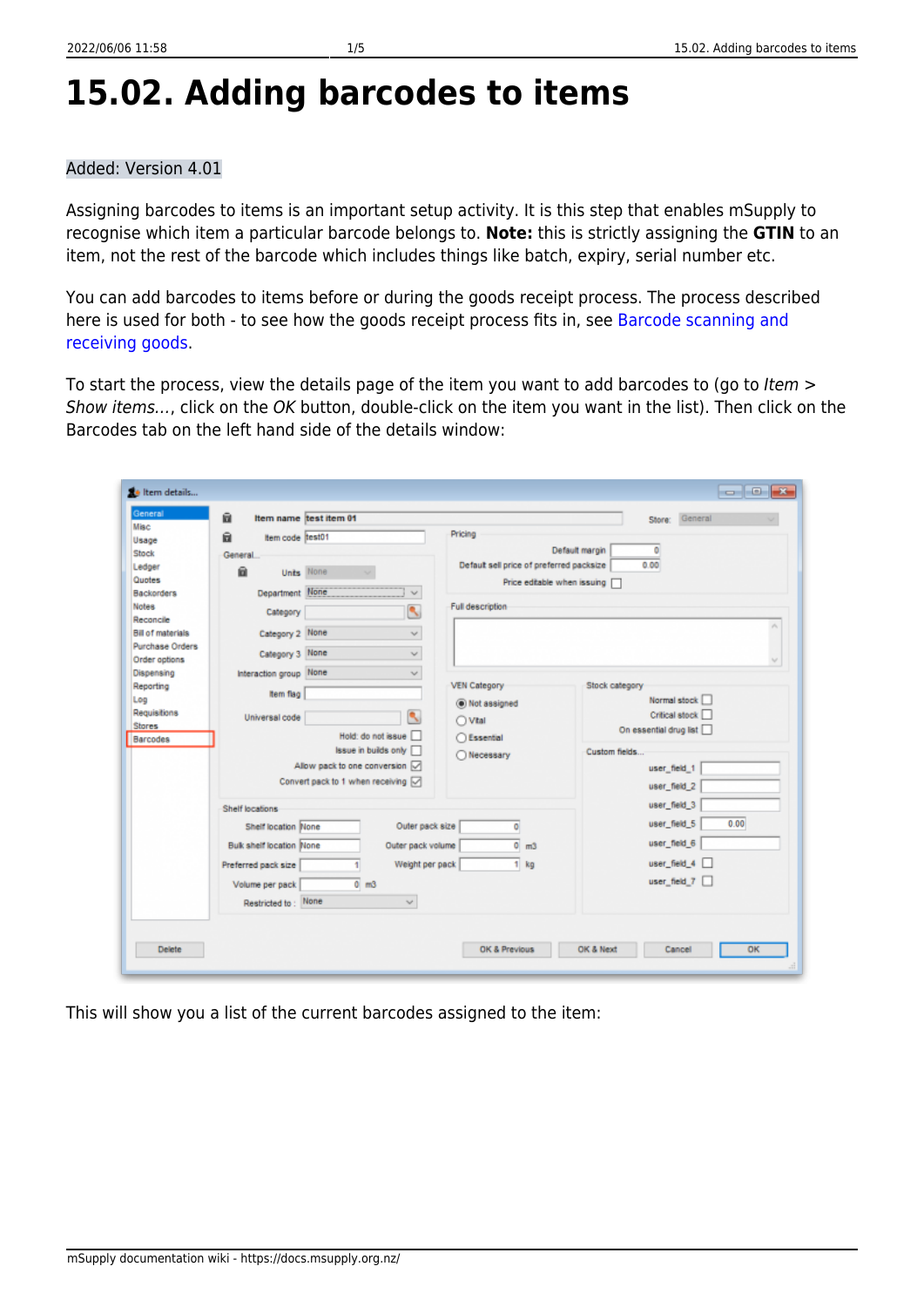| the Item details<br>General<br><b>Misc</b><br>Usage<br>Stock<br>Ledger<br>Quotes<br><b>Backorders</b>                                                                                  | û<br>自<br>٠<br>Add | Item name Test item 03<br>tem code test03<br>$\equiv$<br>Delete | $\begin{tabular}{c} \multicolumn{1}{c} {\bf 1} & {\bf 2} & {\bf 3} \\ \multicolumn{1}{c} {\bf 1} & {\bf 3} & {\bf 4} \\ \multicolumn{1}{c} {\bf 2} & {\bf 3} & {\bf 5} \\ \multicolumn{1}{c} {\bf 3} & {\bf 6} & {\bf 7} \\ \multicolumn{1}{c} {\bf 4} & {\bf 8} & {\bf 8} \\ \multicolumn{1}{c} {\bf 5} & {\bf 8} & {\bf 8} \\ \multicolumn{1}{c} {\bf 6} & {\bf 8} & {\bf 8} \\ \multicolumn{1}{c} {\bf 7} & {\bf 8} & {\bf$<br>Store: General |           |                   |
|----------------------------------------------------------------------------------------------------------------------------------------------------------------------------------------|--------------------|-----------------------------------------------------------------|--------------------------------------------------------------------------------------------------------------------------------------------------------------------------------------------------------------------------------------------------------------------------------------------------------------------------------------------------------------------------------------------------------------------------------------------------|-----------|-------------------|
| <b>Notes</b><br>Reconcile<br><b>Bill of materials</b><br><b>Purchase Orders</b><br>Order options<br>Dispensing<br>Reporting<br>Log<br>Requisitions<br><b>Stores</b><br><b>Barcodes</b> | Number             | Manufacturer                                                    | Pack size                                                                                                                                                                                                                                                                                                                                                                                                                                        | Barcode   | Parent            |
|                                                                                                                                                                                        | $\leq$             |                                                                 |                                                                                                                                                                                                                                                                                                                                                                                                                                                  |           | $\,$              |
| Delete                                                                                                                                                                                 |                    |                                                                 | OK & Previous                                                                                                                                                                                                                                                                                                                                                                                                                                    | OK & Next | OK<br>Cancel<br>크 |

This item currently has no barcodes assigned to it but this is the information each column displays:

- **Number**: a sequential number for each barcode, starting at 1
- **Manufacturer**: the name of the manufacturer of the medicine
- **Pack size**: the number of individual items (tablets, bottles etc.) in the pack this barcode represents
- **Barcode**: the human readable form of the barcode, just the type identifier (01) and the 14 digit GTIN (it could be a 13 or 8 digit (or any valid length!) GTIN but it must be padded with leading zeros to 14 digits in total - this is part of the GS1 standard). A barcode that starts 0104 identifies an internal mSupply barcode (assigned because the manufacturer didn't put one on the item's packaging). A barcode that starts with 01 followed by anything else is a global barcode not assigned by mSupply.
- **Parent**: the number (shown in the Number column) of the barcode that is the parent (i.e. has the next largest pack size) of this barcode

### **Deleting a barcode**

To delete a barcode, click on it in the table to select it and click on the Delete button. You will be asked to confirm the deletion. But please note, you will not be able to delete any barcode that has been assigned to a line of stock.

### **Editing a barcode**

To edit a barcode, simply double-click it in the table. This will open the 'add a barcode' window shown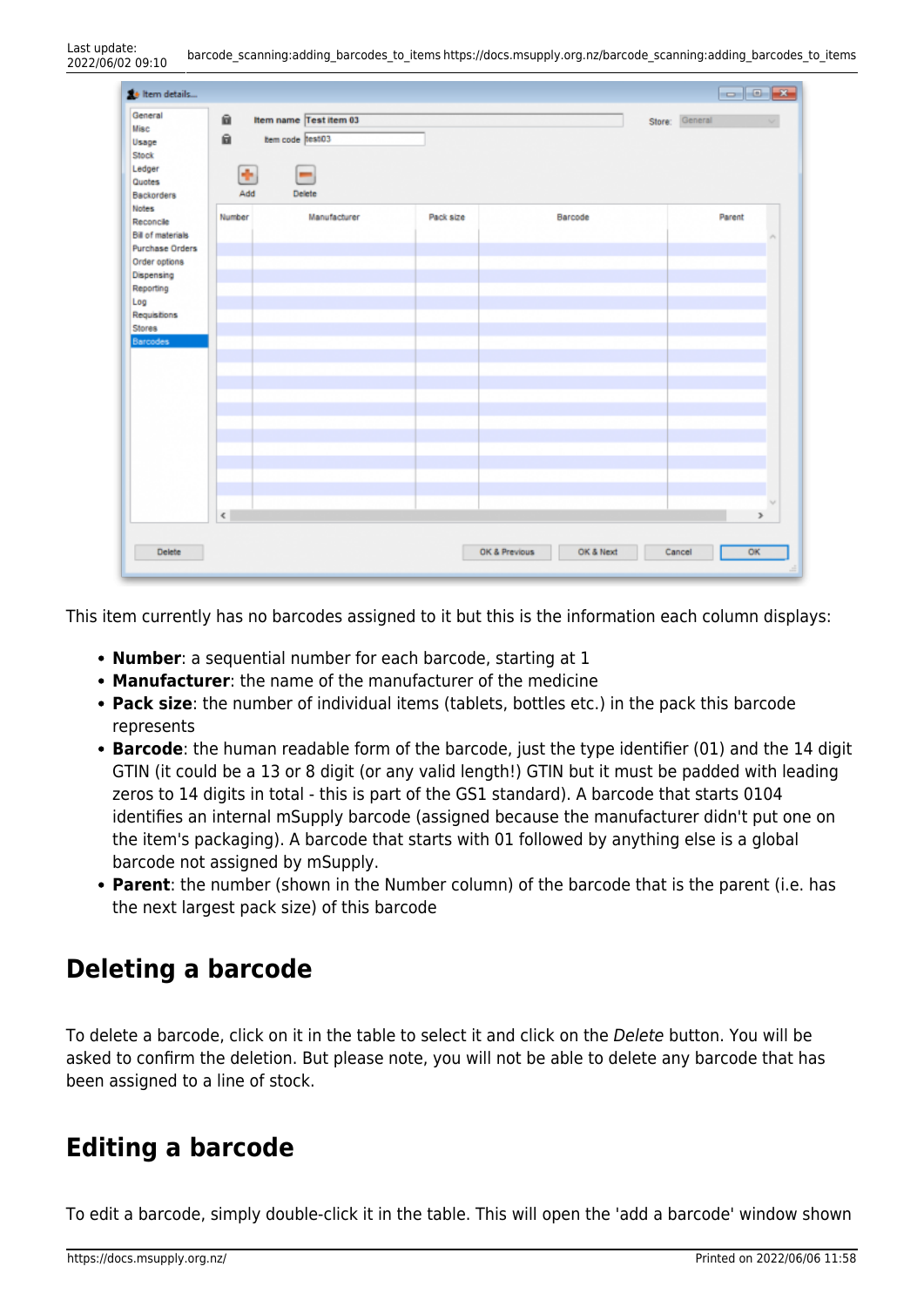in the Adding a barcode section below but the window will be populated with the barcode's details. Simply edit the details as described in the Adding a barcode section. Please note that, if a barcode has already been assigned to stock, you will not be able to edit the pack size or the barcode itself.

## **Adding a barcode**

To add a barcode to the item, click on the Add button. This window appears:

| New Barcode  |                                        |           |           | □      | ×                  |
|--------------|----------------------------------------|-----------|-----------|--------|--------------------|
|              | Item Test item 03                      |           | testi03   |        |                    |
| Barcode      |                                        |           |           |        |                    |
| Pack size 1  |                                        |           |           |        |                    |
| Manufacturer |                                        |           | ÷         |        |                    |
|              | Barcode for next outer-level packaging |           |           |        |                    |
|              | Manufacturer                           | Pack size | Barcode   | Select |                    |
|              |                                        |           |           |        | ۸                  |
|              |                                        |           |           |        |                    |
|              |                                        |           |           |        |                    |
|              |                                        |           |           |        |                    |
|              |                                        |           |           |        |                    |
|              |                                        |           |           |        |                    |
|              |                                        |           |           |        |                    |
|              |                                        |           |           |        |                    |
| $\,<$        |                                        |           |           |        | w<br>$\Rightarrow$ |
|              |                                        |           |           |        |                    |
|              |                                        | Cancel    | OK & Next | OK     |                    |

**Item**: this is the name of the item you're adding a barcode to, followed by its code. It is non-editable

**Barcode**: the human-readable form of the barcode; the 2 or 3 digit type identifier followed by the 14 digit GTIN only (it could be a 13 or 8 digit (or any length!) GTIN but it must be padded with leading zeros to 14 digits in total). You can't type anything in here, you have two options:

- Scan the item's barcode with a barcode scanner the barcode's identifier and GTIN will appear in the textbox. If the barcode is not GS1 compliant you will see a warning message and you will not be able to save the barcode (just in case you've scanned the wrong thing. Why would anyone go wild with a scanner and start scanning anything they can find?  $\circled{e}$ )
- •Click on the **induce** icon next to the Barcode field to have mSupply supply its own unique, internal GS1 compliant barcode. Each time you click on the icon, mSupply will supply a new barcode.

**Pack size**: the pack size (number of individual items in one pack) that this barcode belongs to

**Manufacturer**: the manufacturer that this barcode belongs to. Type the first few characters of the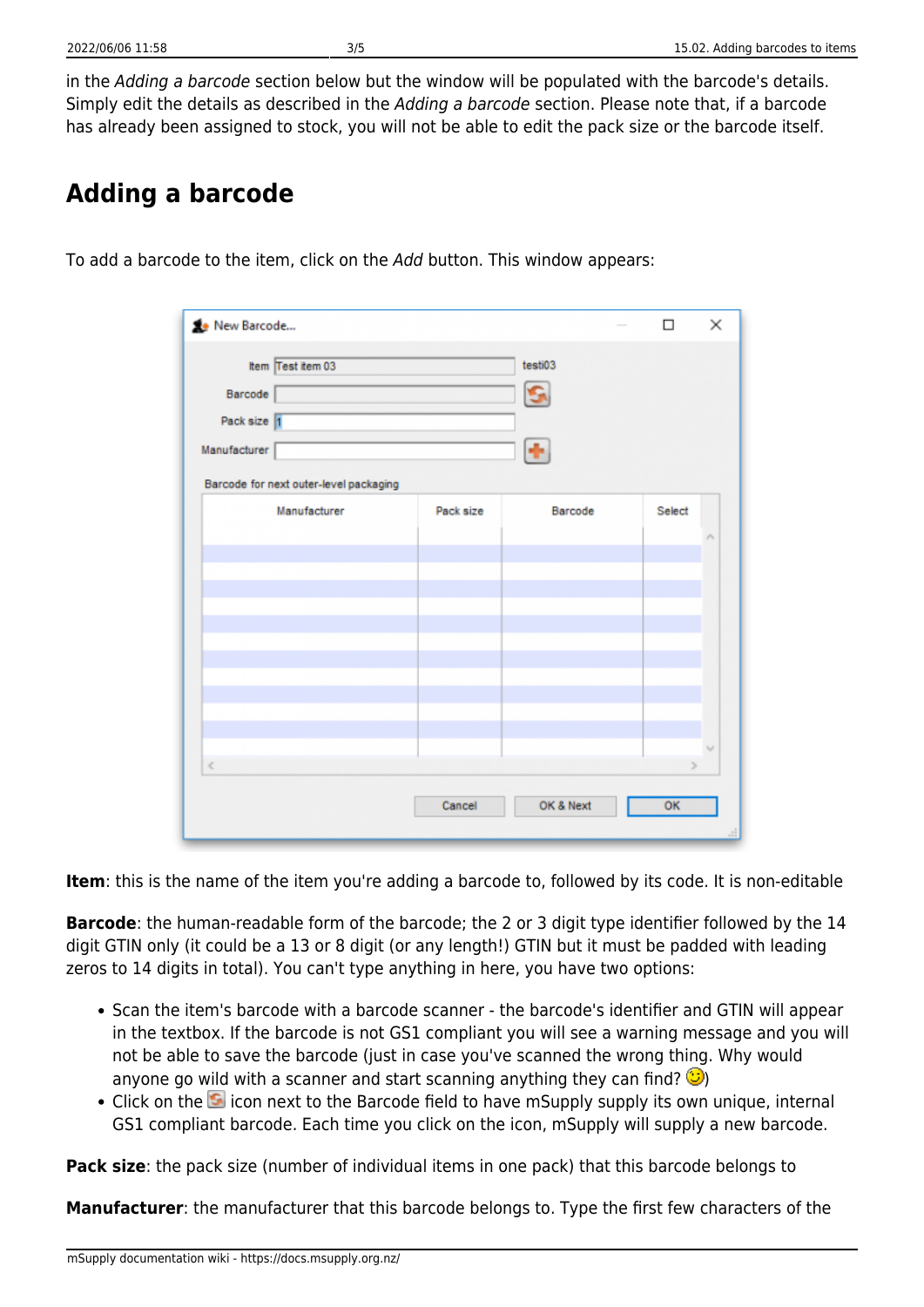manufacturer's name and press the Tab key to select it from a list of matching names. If the manufactureryou want doesn't exist in mSupply, click on the **button next to the manufacturer field** to add it.

**Barcode for next outer-level packaging table**: this is where you select the barcode that is the 'parent' of this one i.e. the one with the next biggest pack size. Selecting one is optional but it allows mSupply to identify barcodes that should go on tertiary level packaging (they can have different printing requirements). The table will show all the other barcodes entered for this item. To select the parent, simply click on the checkbox in the Select column to check it.



GS1 barcodes are unique to the combination of item, pack size and manufacturer. So you won't be able to add 2 barcodes to the same item with the same pack size and manufacturer.

#### [Here is an example of an item with several barcodes added:](https://docs.msupply.org.nz/_detail/barcode_scanning:barcoding_item_with_barcodes.png?id=barcode_scanning%3Aadding_barcodes_to_items)



Previous: *[15.01. Barcode scanning](https://docs.msupply.org.nz/barcode_scanning:introduction_and_setup)* | | Next: *[15.03. Barcode scanning and receiving goods](https://docs.msupply.org.nz/barcode_scanning:receiving_goods)*